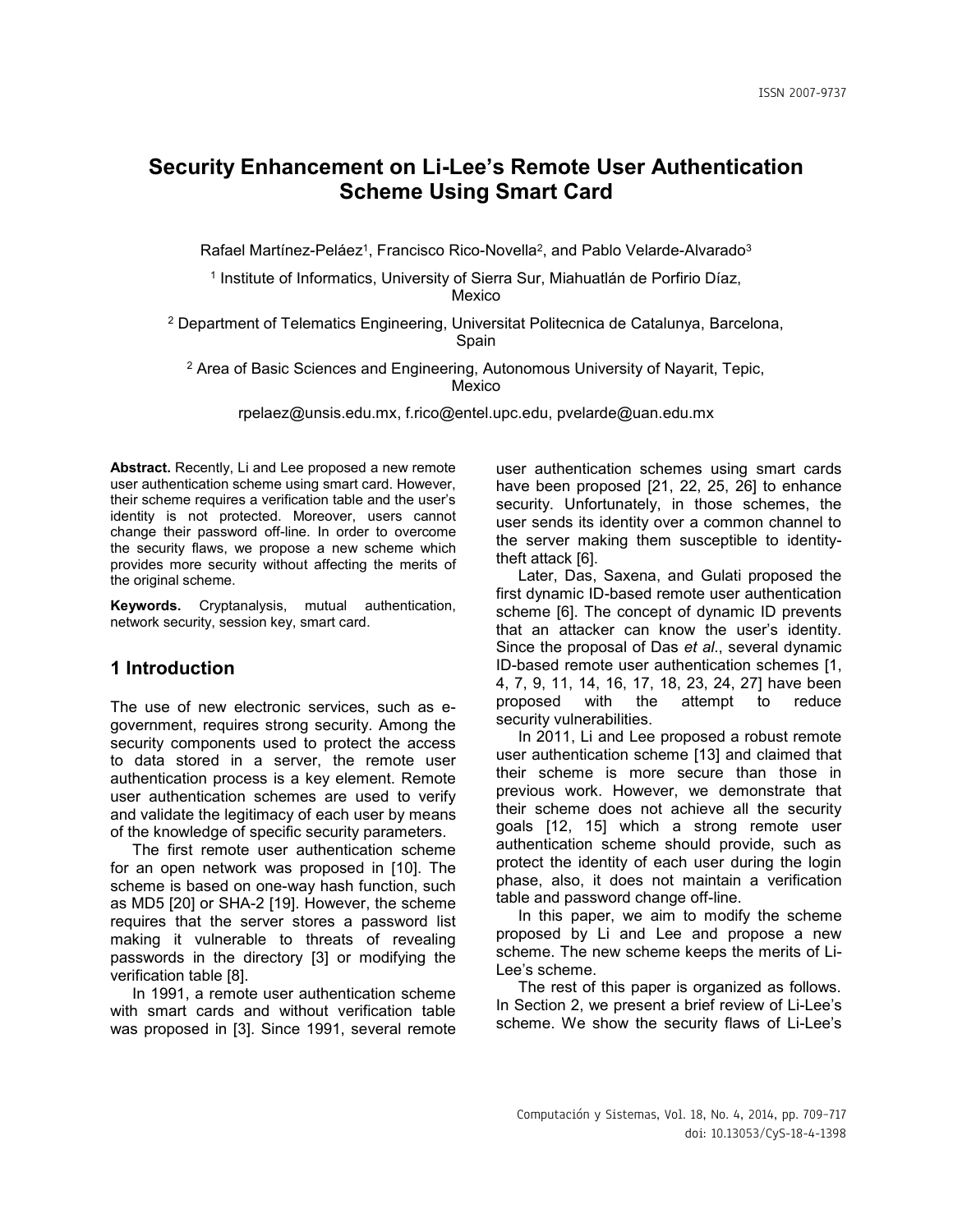710 Rafael Martínez Peláez, Francisco Rico Novella, and Pablo Velarde Alvarado

**Table 1.** Notation

| Notation      | <b>Meaning</b>                             |  |  |
|---------------|--------------------------------------------|--|--|
| U             | The user                                   |  |  |
| ID            | The identity of U                          |  |  |
| <b>PW</b>     | The password of U                          |  |  |
| SC            | The smart card of U                        |  |  |
| S             | The server                                 |  |  |
| X, V          | The secret key of S                        |  |  |
| h()           | One-way hash function                      |  |  |
| SK            | The session key between U and S            |  |  |
| $E$ sk $\{\}$ | Symmetric encryption function using<br>SK  |  |  |
| $D_{SK}$ { }  | Symmetric decryption function using<br>SK  |  |  |
| RU            | The nonce generated by U                   |  |  |
| <b>RSC</b>    | The nonce generated by SC                  |  |  |
| RS            | The nonce generated by S                   |  |  |
| N             | The number of times U re-registers to<br>S |  |  |
| $\mathbf{L}$  | Exclusive-OR operation                     |  |  |
| Ш             | String concatenation operation             |  |  |
|               | Secure channel                             |  |  |
|               | Common channel                             |  |  |

scheme in Section 3. In Section 4, we present our scheme. The security evaluation and comparison of the proposed scheme is described in Section 5. We conclude the paper with Section 6.

# **2 Review of Li-Lee's Scheme**

In this section, we briefly review the scheme proposed in [13]. The notation used in this paper is summarized in Table 1.

## **2.1 Registration Phase**

In this phase, the user and the server carry out the registration process as follows:

1.  $U \rightarrow S: ID, h(h(PW \oplus RU_1))$ 

- 2. *S:*  $C_1 = h(ID \mid | \, x \mid | \, N) \oplus h(h(PW \oplus RU_1))$
- 3. *S:* STORE *ID, N, h*(*h*(*PW RU1*)) INTO Database
- 4.  $S \rightarrow U$ : *SC* containing *h*(.), *ID* and *C*<sub>1</sub>
- 5. *U:* STORE *RU<sup>1</sup>* INTO *SC*

## **2.2 Login Phase**

In this phase, the user computes the login request message by means of the following process:

- 1.  $U \rightarrow SC$ : *ID*, *PW*, *RU*<sub>2</sub>
- 2. *SC:* GENERATE *RSC<sup>1</sup>*
- 3. *SC:*  $C_2 = h(PW \oplus RU_1)$
- 4. *SC:*  $C_3 = C_1 \oplus h(C_2)$
- 5. *SC:*  $C_4 = C_3 \oplus C_2$
- 6. *SC:*  $C_5 = h(h(PW \oplus RU_2))$
- 7. *SC:*  $SK = h(C_2 | | C_3)$
- 8. *SC:*  $C_6 = E_{SK} \{ C_5 \oplus RSC_1 \}$
- 9. *U*  $\rightarrow$  *S*: *ID*, *C*<sub>4</sub>, *C*<sub>6</sub>

## **2.3 Verification Phase**

In this phase, the server and the user verify the identity of each other by means of the following process:

- 1. *S:* IF  $ID^* \neq ID$  THEN Abort
- 2. *S:*  $C_7 = h(ID \mid x \mid N)$
- 3. *S*:  $C_8 = C_4 \oplus C_7$
- 4. *S*:  $C_9 = h(C_8)$
- 5. *S:* IF  $C_9 \neq h(h(PW \oplus RU_1))$  THEN Abort
- 6. *S:*  $SK = h(C_8 | | C_7)$
- 7. *S*:  $(C_5 \oplus RSC_1) = D_{SK} \{ C_6 \}$
- 8. *S:* GENERATE *RS<sup>1</sup>*
- 9. *S:*  $C_{10} = E_{SK} \{ C_5 | | RSC_1 | RS_1 \}$
- 10.*S*: REPLACE  $h(h(PW \oplus RU_1))$  by  $C_5$  INTO Database
- $11.5 \rightarrow U: C_{10}$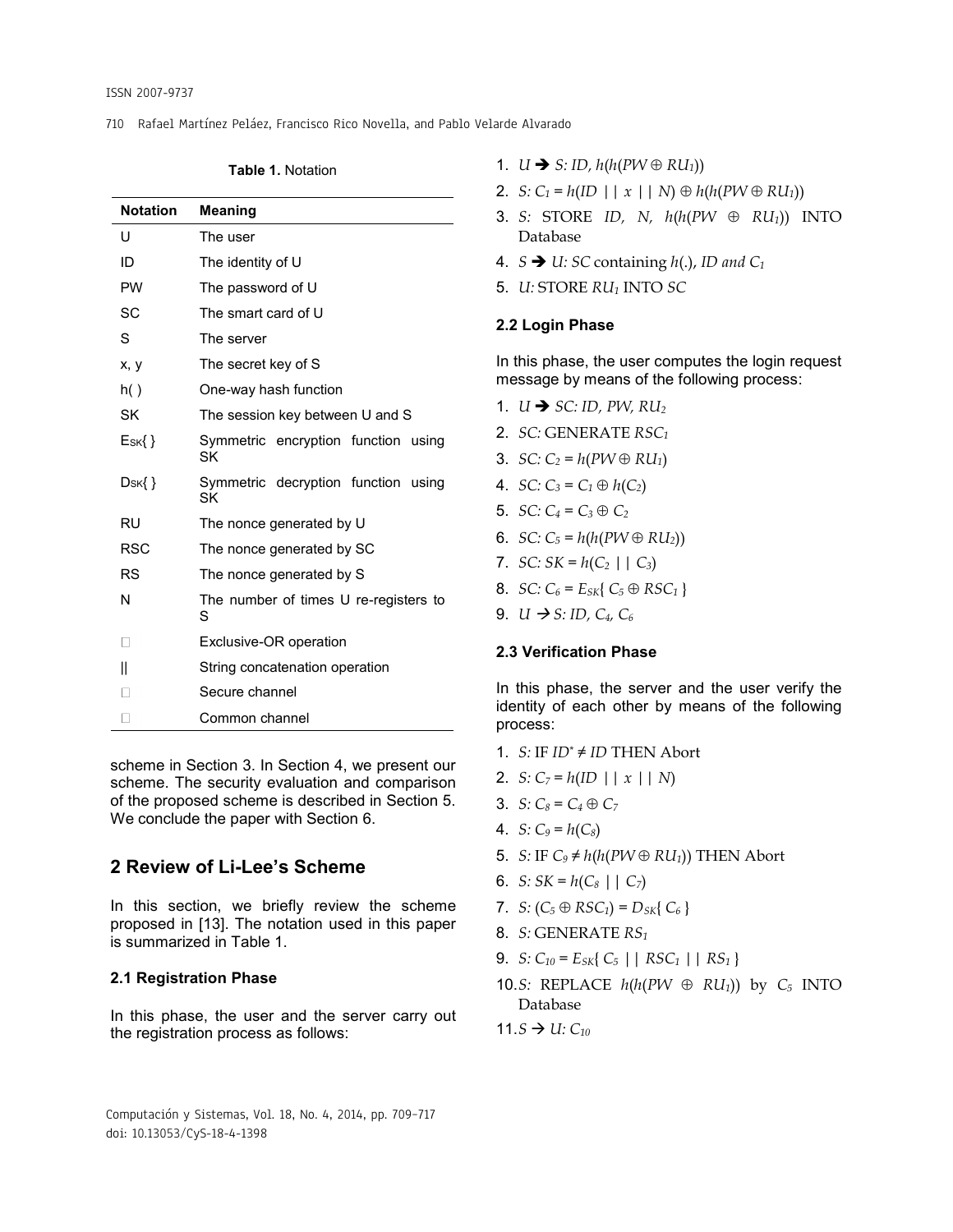12.*SC:*  $(C_5^* \mid \cdot \mid RSC_1^* \mid \cdot \mid RS_1^*) = D_{SK} \{ C_{10} \}$ 13.*SC: C<sup>5</sup>* \* *|| RC<sup>1</sup>* \* *?= C<sup>5</sup> || RSC<sup>1</sup>* 14.*SC:* REPLACE  $RU_1$  by  $RU_2$  and  $C_1$  by  $C_3 \oplus C_5$ 15. $U \rightarrow S$ :  $h(RS_1)$ 16.*S*: IF  $h(RS_1)^* \neq h(RS_1)$  THEN Abort 17.*U:*  $SK = h(RSC_1 \oplus RS_1)$ 18.*S:*  $SK = h(RSC_1 \oplus RS_1)$ 

### **2.4 Password Update Phase**

In this phase, the user and the server perform the update password process as follows:

- 1.  $U \rightarrow SC$ : ID, PW, PW<sub>new</sub>, RU<sub>3</sub>
- 2.  $C_2 = h(PW \oplus RU_2)$
- 3.  $C_3 = C_1 \oplus h(C_2)$
- 4.  $C_4 = C_3 \oplus C_2$
- 5.  $C_5 = h(h(PW_{new} \oplus RU_3))$
- 6.  $SK = h(C_2 | | C_3)$
- 7.  $C_6 = E_{SK} \{ C_5 \oplus RSC_2 \}$
- 8.  $U \rightarrow S: ID, C_4, C_6$
- 9. Carry out the verification phase
- 10.REPLACE  $h(h(PW \oplus RU_1))$  by  $C_5$  INTO Database
- 11.*S*  $\rightarrow U: C_{10}$

12.*SC:*  $(C_5^* | | RSC_1^* | | RS_1) = D_{SK}(C_{10})$ 

13.*SC: C<sup>5</sup>* \* *|| RSC<sup>1</sup>* \* *?= C<sup>5</sup> || RSC<sup>1</sup>*

14.*SC:* REPLACE  $RU_1$  by  $RU_3$  and  $C_1$  by  $C_3 \oplus C_5$ 

## **3 Security Flaws of Li-Lee's Scheme**

In this section, we carry out a security analysis of the scheme proposed in [13], based on the security goals described in [12, 15].

Without verification table: in this case, the scheme proposed by Li and Lee fails. The server must maintain a verification table.

Users choose password freely: in this case, the scheme proposed by Li and Lee achieves this goal. The user chooses her identity and password in the registration phase.

No password reveal: in this case, the goal is achieved. The user sends  $h(h(PW \oplus RU_1))$  to the server instead of her password.

Mutual authentication: this goal is achieved because the server sends security parameters  $(C_{10} \parallel RC_1 \parallel RS_1)$  encrypted with the session key  $SK = h(C_8 \parallel C_7)$  which can be computed only with the knowledge of *X* and *N*. On the other hand, the user needs to decrypt the message using the session key which can be computed only with the knowledge of  $C_2 = h(PW \oplus RU_1)$ .

Session key agreement: this goal is achieved because the server and the user compute the same session key for carrying out the mutual authentication process.

User anonymity: in this case, the scheme proposed by Li and Lee fails. The user sends her identity over a public network.

Efficiency for wrong password login: in this case, the scheme proposed by Li and Lee fails. The smart card does not verify the validity of *PW* before it initializes the creation of the login request message.

## **4 Proposed Scheme**

This section describes the process for a new dynamic ID-based remote user authentication scheme. It is based on one-way hash function and symmetric cryptography. The scheme allows the user to establish a session key and get access to the server, but at the same the user does not reveal her *ID*.

The initial assumptions are 1) the bit length of the secret keys and nonce is 256, 2) the one-way function used is SHA-2, and 3) the one-way function is public.

#### **4.1 Registration Phase**

When the user wants to be part of the system, she chooses an *ID* and *PW*, and then hashes the *ID* and *PW* to create a message digest. Next, the user sends the message digest to the server over a secure channel. Upon receiving the message digest from the user, the server computes the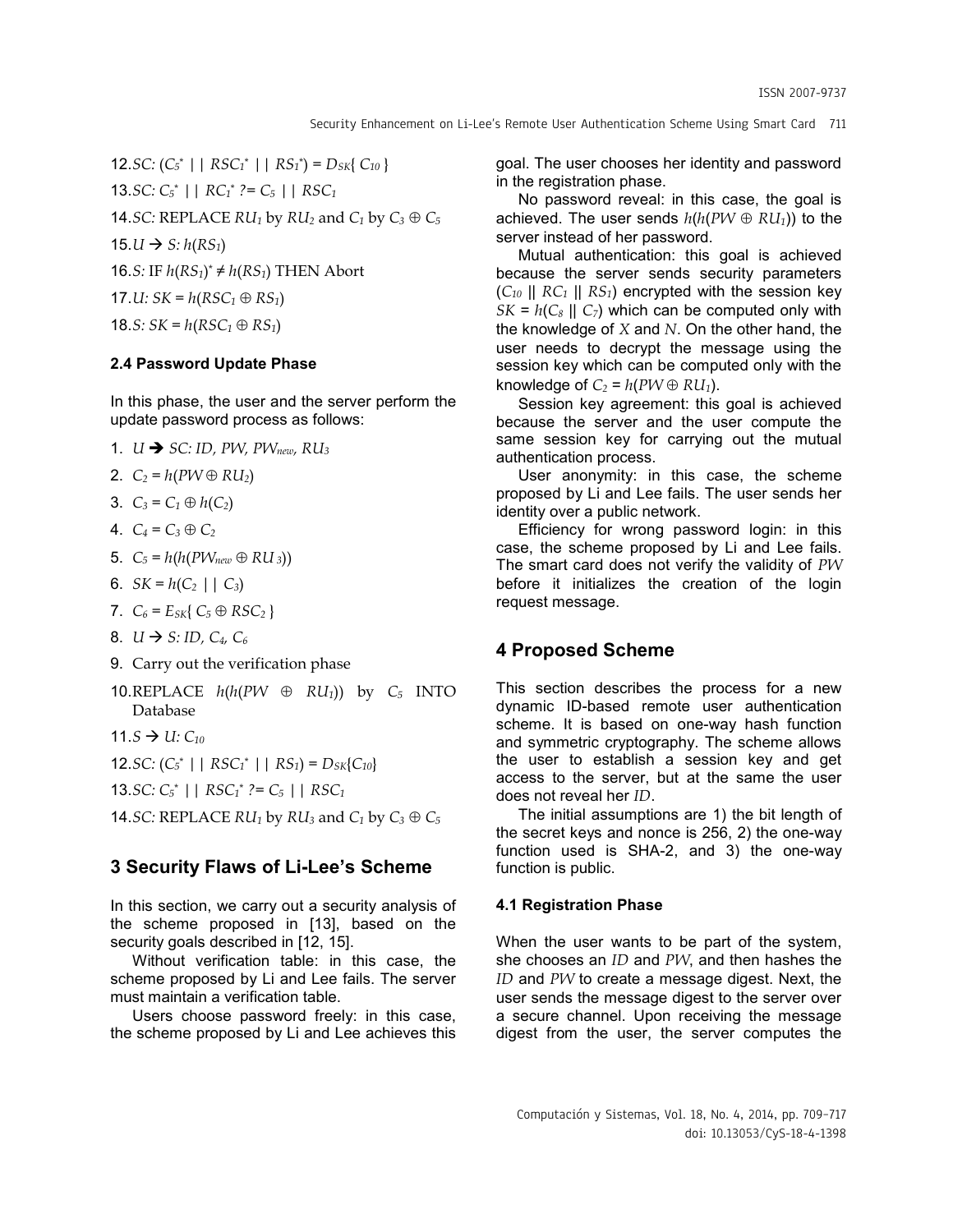712 Rafael Martínez Peláez, Francisco Rico Novella, and Pablo Velarde Alvarado

security parameters (steps 2 to 4) using exclusive-or operation, string concatenation operation and one-way hash function. Then, the server stores the security parameters into the user's smart card and delivers the smart card to the user. The process is as follows:

1.  $U \rightarrow S: RU_1, h(ID || PW)$ 

- 2. *S*:  $C_1 = h(h(x \mid |y| \mid R U_1) \mid h(x \oplus y) \mid R U_1)$  $\oplus h$ (*ID* || *PW*)
- 3. *S:*  $C_2 = h(h(h(x \mid | y \mid | R U_1) \mid | h(x \oplus y) \mid)$ *RU1*))
- 4. *S*:  $C_3 = h(h(x \oplus y) \mid h(x) \mid h(y) \mid RU_1)$
- 5.  $S \rightarrow U$ : *SC* containing  $h(.)$ ,  $RU_1$ ,  $C_1$ ,  $C_2$ ,  $C_3$

### **4.2 Login Phase**

Whenever a user wants to get access to the server, she inserts the smart card into the smart card reader and keys the correct *ID* and *PW*. Then, the smart card verifies the correctness of the *ID* and *PW* by means of steps 2, 3 and 4. If the verification is positive, the smart card computes the login request message. As a result, the user gets a unique login request message (*RU1, C4, C5*) which does not have its *ID* or *PW* in clear text. In step 9, the smart card sends the login request message to the server over an open channel. It is very important to note that it is very hard to link the *ID* of the user with the login request message. The process is as follows:

- 1.  $U \rightarrow SC: ID. PW$
- 2. *SC:*  $h(h(x \mid y \mid R U_1) \mid h(x \oplus y) \mid R U_1)^* =$  $C_1 \oplus h(ID \mid \mid PW)$
- 3. *SC:*  $C_2^* = h(h(h(x \mid | y \mid | R U_1) | | h(x \oplus y) |)$  $RU_1)^*$
- 4. *SC:* IF  $C_2^* \neq C_2$  THEN Abort
- 5. *SC:* GENERATE *RSC<sup>1</sup>*
- 6. *SC:*  $C_4 = h(h(x \mid | y \mid | R U_1) | | h(x \oplus y) |)$  $RU_1) \oplus h(ID \mid PW \mid RSC_1$
- 7. *SC: SK = h*( $h(h(x \mid y \mid \mid R U_1) \mid \mid h(x \oplus y) \mid \mid)$ *RU1*) || *C<sup>3</sup>* || *h*(*ID* || *PW* || *RSC1*))
- 8. *SC:*  $C_5 = E_{SK} \{ C_3, RSC_1 \}$

9.  $SC \to S: RU_1, C_4, C_5$ 

### **4.3 Verification Phase**

Upon receiving the login request message, the server verifies the legitimacy of the user by means of steps 1 to 6. If the verification is positive, the server generates a nonce *RU<sup>2</sup>* and uses it to compute new security parameters (steps 8 to 11) for the user. Then, the server generates a nonce *RS<sup>1</sup>* and uses it to compute the secret parameter between the server and the smart card  $h(RSC_1 \oplus RS_1)$ . In step 15, it sends the login response message.

Upon receiving the login response message, the user's smart card decrypts the message using the session key. Then it computes and verifies the validity of the secret parameter  $h(RSC_1 \oplus RS_1)$ . If the verification is positive, the smart card replaces the old value of  $C_1$ ,  $C_2$ ,  $C_3$ ,  $RU_1$  by a new one *C1new*, *C2new*, *C3new*, *RU<sup>2</sup>* and the mutual authentication is done.

- 1. *S*:  $h(h(x || y || R U_1) || h(x \oplus y) || R U_1)^*$
- 2. *S*:  $h(h(x \oplus y) \mid h(x) \mid h(y) \mid R U_1)^*$
- 3. *S:*  $h(ID | | PW | RSC_1^* = h(h(x | | y | RU_1))$  $| | h(x \oplus y) | | R U_1^* \oplus C_4$
- 4. *S:*  $SK = h(h(h(x || y || RU_1) || h(x \oplus y) ||$  $RU_1$ <sup>\*</sup> ||  $h(h(x \oplus y)$  ||  $h(x)$  ||  $h(y)$  ||  $RU_1$ <sup>\*</sup> || *h*(*ID* || *PW* || *RSC1*) \* )
- 5. *S*:  $C_3$ ,  $RSC_1 = D_{SK} \{ C_5 \}$
- 6. *S:* IF  $C_3 \neq h(h(x \oplus y) \mid | h(x) | | h(y) | | R U_1)^*$ THEN Abort
- 7. *S:* GENERATE *RU<sup>2</sup>*
- 8. *S*:  $h(h(x \mid y \mid R U_2) \mid h(x \oplus y) \mid R U_2)$
- 9. *S:*  $C_{1new} = h(h(x \mid | y \mid | R U_2) | | h(x \oplus y) |)$  $RU_2) \oplus h(ID \mid PW \mid RSC_1)$
- 10.*S*:  $C_{2new} = h(h(h(x || y || R U_2) || h(x \oplus y) ||$ *RU2*))
- 11.*S*:  $C_{3new} = h(h(x \oplus y) \mid | h(x) | | h(y) | | R U_2)$

12.*S:* GENERATE *RS<sup>1</sup>*

13.*S:*  $h(RSC_1 \oplus RS_1)$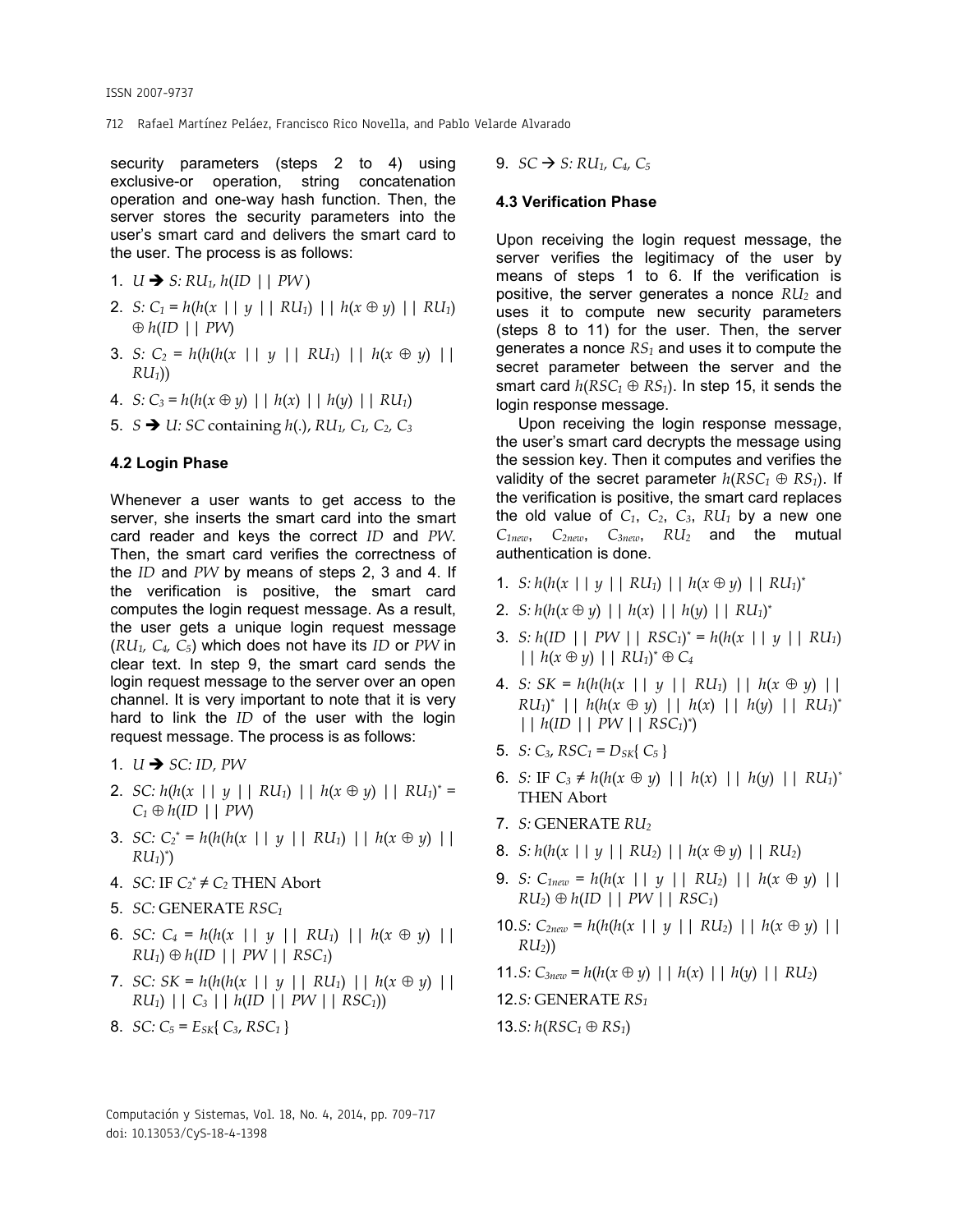- 14.*S*:  $C_6$  =  $E_{SK}$ {  $C_{1new}$ ,  $C_{2new}$ ,  $C_{3new}$ ,  $RU_2$ ,  $RS_1$ ,  $h(RSC_1 \oplus RS_1)$
- 15. $S \rightarrow SC: C_6$
- 16.*SC: C1new*, *C2new*, *C3new, RU2, RS1, h*(*RSC<sup>1</sup> RS1*)  $= E_{SK} \{ C_6 \}$
- 17.*SC:*  $h(RSC_1 \oplus RS_1)^*$
- 18.*SC*: IF  $h(RSC_1 \oplus RS_1)^* \neq h(RSC_1 \oplus RS_1)$ THEN Abort
- 19.SC: REPLACE  $C_1$  by  $C_{1new}$ ,  $C_2$  by  $C_{2new}$ ,  $C_3$  by *C3new*, and *RU<sup>1</sup>* by *RU<sup>2</sup>*

## **4.4 Password Change Phase**

This phase is invoked whenever the user requires changing her *PW* for a new one *PWnew*. The user inserts her smart card into the smart card reader and then types her *ID* and *PW*. Then, the user's smart card computes the following operations:

- 1.  $U \rightarrow SC: ID$ , *PW*, *PW*<sub>new</sub>
- 2. *SC:*  $h(h(x \mid y \mid R U_1) \mid h(x \oplus y) \mid R U_1)^* =$  $C_1 \oplus h(ID \mid \mid PW$
- 3. *SC:*  $C_2^* = h(h(h(x \mid | y \mid | R U_1) | | h(x \oplus y) |)$  $RU_1)^*$
- 4. *SC:* IF  $C_2^* \neq C_2$  THEN Abort
- 5. *SC:*  $C_{1new} = h(h(x \mid y \mid R U_1) \mid h(x \oplus y) \mid)$  $RU_1) \oplus h(ID \mid \mid PW_{new})$
- 6. *SC:* REPLACE *C<sup>1</sup>* by *C1new*

## **5 Security Evaluation and Comparison**

In this section, we show that our proposed scheme resists very well-known attacks and achieves the security goals described in [12, 15]. Moreover, we carry out the formal verification of our protocol using the AVISPA tool to validate its security.

#### **5.1 Security Analysis**

We demonstrate that the proposed scheme is secure against very well-known attacks.

Off-line guessing attack: an adversary may attempt to extract the server secret keys  $(x, y)$ from *C1, C2, C3*. However, this attack will fail because it is computationally infeasible to invert the one-way hash function. Moreover, if the adversary is a legal user, she can recover *h*(*h*(*x* ||  $\gamma$  ||  $RU_1$ ) ||  $h(x \oplus \gamma)$  ||  $RU_1$ ) from  $C_1$ , however, she cannot obtain x and y from  $h(h(x))$ *y* || *RU1*) || *h*(*x y*) || *RU1*).

Masquerade user attack: if an adversary may attempt to masquerade as a valid user, she must be able to forge a valid login request message  $(RU_1, C_4, C_5)$ . However, she cannot compute a valid  $C_4 = h(h(x \mid y \mid R U_1) \mid h(x \oplus y) \mid R U_1)$  *h*(*ID* || *PW* || *RSC1*) without the knowledge of *ID, PW*, *x*, and *y.* Moreover, the adversary should be capable to compute the session key *SK* = *h*(*h*(*h*(*x* || *y* || *RU1*) || *h*(*x y*) || *RU1*) || *C<sup>3</sup>* ||  $h(ID \mid \mid PW \mid \mid RSC_1)$  which at this point is very hard.

Masquerade server attack: if an adversary attempts to masquerade as a server, she must be able to forge a valid login response message  $C_6$  = *ESK*{ *C1new*, *C2new*, *C3new*, *RU2*, *RS1*, *h*(*RSC<sup>1</sup> RS1*)}. However, the attacker does not know the correct values of  $x$ ,  $y$ , and  $C_3$ , which makes it very hard to compute the correct session key.

Stolen database attack: in this scheme, the server does not maintain a verification table which stores sensitive information related with each user.

Parallel session attack: if the adversary has captured previous communications between the victim and the server, the adversary may attempt to impersonate as a legal user. However, the value of *RUi*, *C<sup>4</sup>* and *C<sup>5</sup>* are different each time because the value of *RU<sup>i</sup>* is updated.

Leak of password attack: if the adversary obtains the victim's smart card, she cannot recover *ID* or *PW* from *C1*, *C<sup>2</sup>* or *C<sup>3</sup>* or any combination of them.

## **5.2 Security Goals**

We demonstrate that the proposed scheme achieves the security goals described in [12, 15].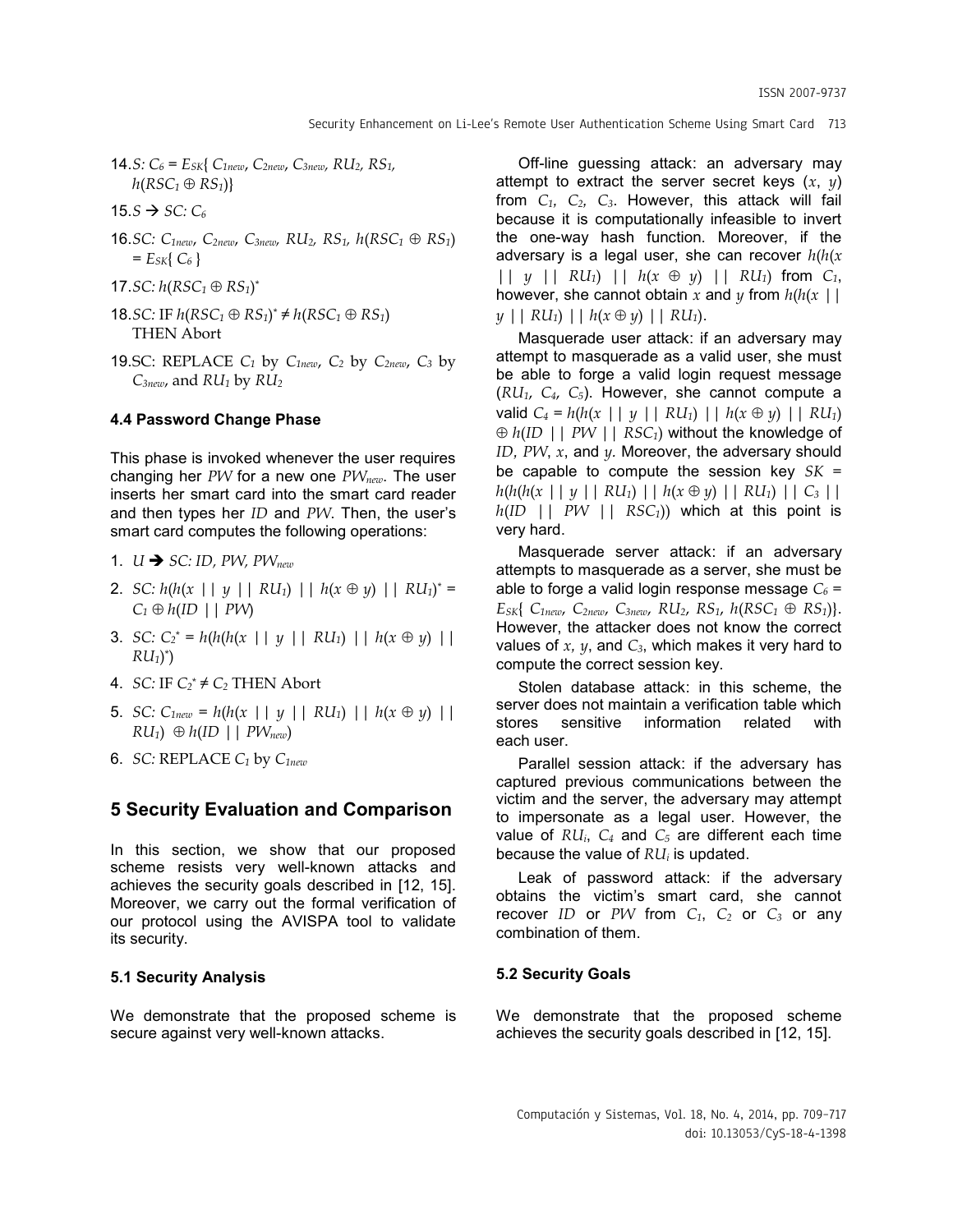#### 714 Rafael Martínez Peláez, Francisco Rico Novella, and Pablo Velarde Alvarado

Early detection of incorrect password: in this scheme, if an adversary obtains the victim's smart card and she tries to initialize the login phase, she will fail because she must be authenticated by the smart card before she initializes the login phase. In this case, the adversary needs to know the correct *ID* and *PW*.

Without verification table: in this scheme, the server does not maintain a verification table or database.

Users choose password freely: in this scheme, each user chooses her password freely without the participation of the server.

No password reveal: this security goal is achieved; the user shares *h*(*ID || PW*) with the server instead of her password in clear.

User anonymity: this security goal is achieved; the user does not send her *ID* in clear to the server over an open channel.

Mutual authentication: this goal is achieved because the smart card and the server verify the identity of each other.

Session key agreement: this goal is achieved because the smart card and the server compute the same session key to encrypt and decrypt sensitive information.

## **5.3 Formal Verification**

We model our protocol using AVISPA (Automated Validation of Internet Security Protocols and Applications) [2] tool. The specifications of the protocol are in HLPSL (High-Level Protocol Specification Language) [5]. An HLPSL is divided into roles played by any entity in the protocol, as well as the session and environment roles. Moreover, it is necessary to define the security goals that have to be done by the protocol.

In the validation process, we considered the smart card and server roles played by *SC* and *S*, respectively. The role *smart card* appears in Figure 1.

The role *environment* is shown in Figure 2. This role is used to find vulnerabilities in the protocol that an intruder (i) can use to break the security. In this case, the intruder is the network and it knows all the messages sent by role *smart card* and role *server*.



#### **Fig. 1.** Role *smart card* in HLPSL

```
role environment()
def =const
    server_smartcard_rs,
    smartcard_server_rsc,
     sc, s : agent,
     x, y : text,
    h : function,
    kscs, ksci, ksi : symmetric_key,
    rsc, rs, k1 : protocol_id
intruder_knowledge = {sc, s, ksci, ksi, x, y, h}
composition
    .<br>session(sc,s,kscs,x,y,h)
    A session(sc,i,ksci,x,y,h)
    A session(s,i,ksi,x,y,h)
end role
```
#### **Fig. 2.** Role *environment* in HLPSL

```
goal
    secrecy_of k1, rs, rsc
    authentication_on server_smartcard_rs
    authentication_on smartcard_server_rsc
end goal
```
#### **Fig. 3.** Security goals

We verify the following security goals: (1) confidentiality of the nonce generated by the smart card and server, and the session key; and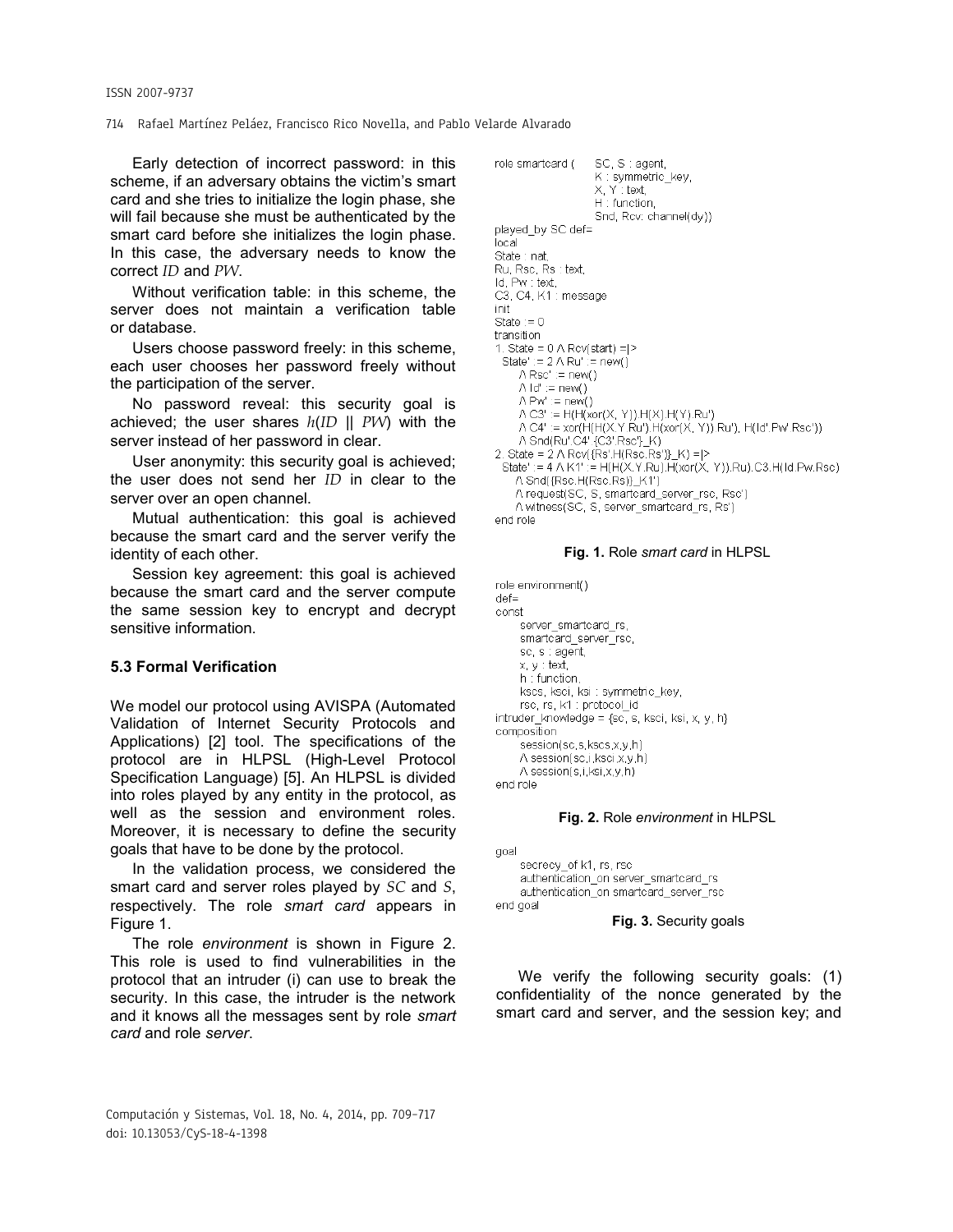Security Enhancement on Li-Lee's Remote User Authentication Scheme Using Smart Card 715

| % OFMC<br>% Version of 2006/02/13<br>SUMMARY<br>SAFF |
|------------------------------------------------------|
| DETAILS                                              |
| BOUNDED NUMBER OF SESSIONS                           |
| PROTOCOL                                             |
| C:\SPAN\testsuite\results\RMP.if                     |
| GOAL.                                                |
| as specified                                         |
| BACKEND                                              |
| OEMC                                                 |
| COMMENTS                                             |
| STATISTICS                                           |
| parseTime: 0.00s                                     |
| searchTime: 3.81s                                    |
| visitedNodes: 2636 nodes                             |
| depth: 8 plies                                       |

**Fig. 4.** Results from back-end OFMC

(2) authentication of the smart card and server. The security goals are shown in Figure 3.

The verification was done using the back-end OFMC because it can be used to verify protocols which compute operations with or-exclusive. Moreover, the back-end OFMC can detect the following attacks: replay and parallel session. The total number of nodes that have been tested was 2,636 in 3.81 seconds. Figure 4 shows the results of the simulation.

From the result, we can conclude that the proposed protocol is secure under the test of AVISPA and it achieves the security goals.

### **5.4 Comparison**

We compare our proposal with Li-Lee's scheme in terms of security goals. Table 2 summarizes the security comparison.

The proposed scheme does not need a verification table. As it is explained in [3] and [8], an attacker or intruder can modify or extract sensitive information from the database. For that reasons, Chan and Wu proposed a remote password authentication without verification table.

The proposed scheme keeps the user anonymity during the registration phase and login phase. As it is explained in [6], an attacker or intruder can get access to the network in order to obtain the user's identity. By means of this action, **Table 2.** Security comparison between our scheme and Li-Lee's scheme

| <b>Security goals</b>                        | Li-Lee's<br>scheme | Our<br>scheme |
|----------------------------------------------|--------------------|---------------|
| Without verification table                   | N٥                 | Yes           |
| choose<br><b>Users</b><br>password<br>freely | Yes                | Yes           |
| No password reveal                           | Yes                | Yes           |
| Mutual authentication                        | Yes                | Yes           |
| Session key agreement                        | Yes                | Yes           |
| User anonymity                               | No                 | Yes           |
| Efficiency<br>for<br>wrong<br>password login | N٥                 | Yes           |

the attacker or intruder can trace the user's activity and can make identity theft attack. For that reasons, Das, Saxena and Gulati introduced the concept of dynamic identity.

# **6 Conclusions**

In this paper, we proposed a new remote user authentication scheme which removes all the security flaws found in Li-Lee's scheme described in Section 3. The proposed scheme can resist very well-known attacks and achieves all the security goals that a secure remote user authentication scheme should have. We evaluated the security of our proposal using HLPSL, AVISPA tool, and back-end OFMC. After the simulation, the result was safe.

## **Acknowledgements**

The authors would like to thank the anonymous reviewers for their valuable comments and suggestions. This research was supported by the Mexican Teacher Improvement Program (PROMEP), under the project number PROMEP/103.5/12/4525.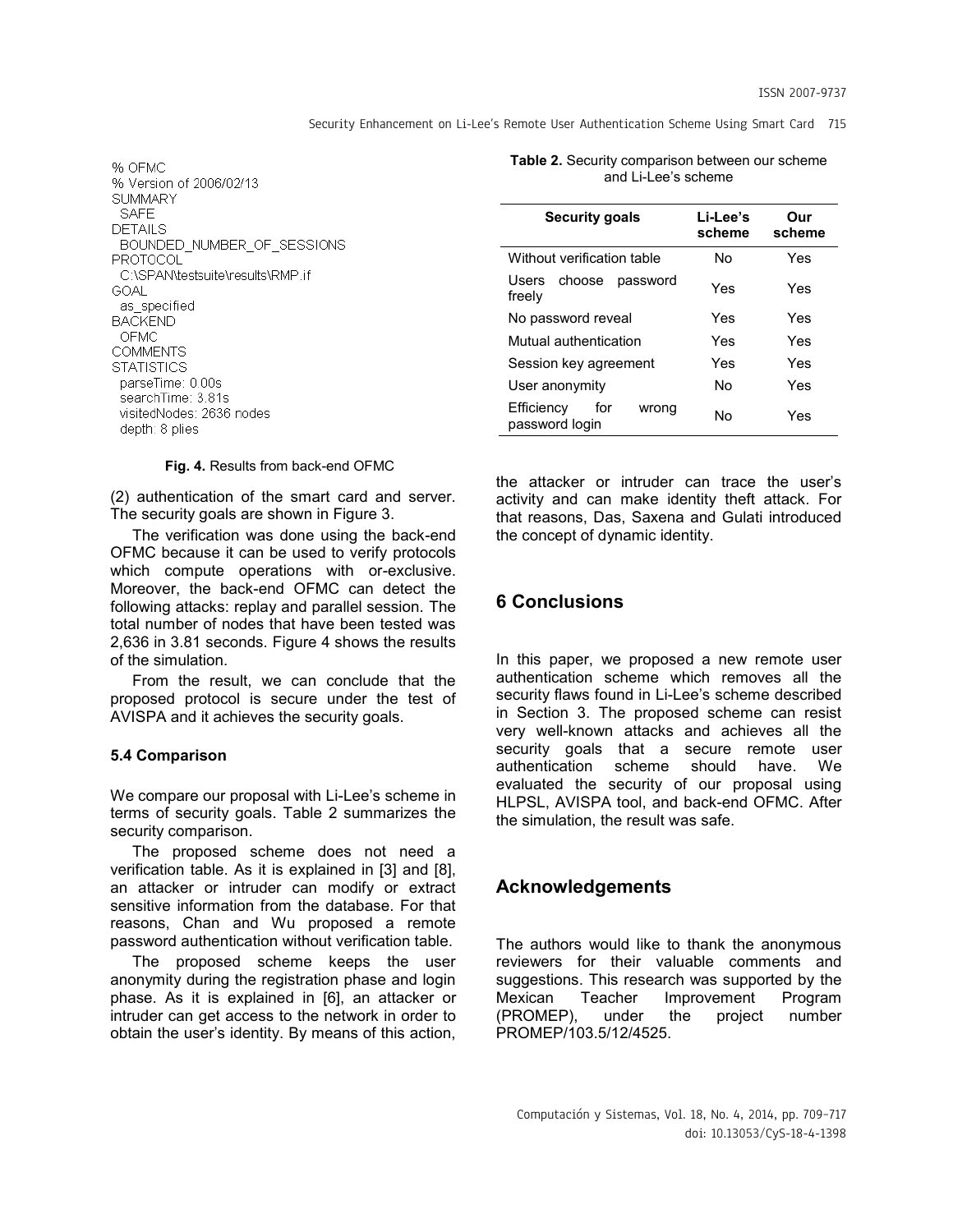#### ISSN 2007-9737

716 Rafael Martínez Peláez, Francisco Rico Novella, and Pablo Velarde Alvarado

## **References**

- **1 Ahmed, M.A., Lakshmi, D.R., & Sattar, S.A. (2009).** Cryptanalysis of a more efficient and secure dynamic ID-based remote user authentication scheme. *International Journal of Network Security & Its Applications*, Vol. 1, No. 3, pp. 32–37.
- **2 Armando, A., Basin, D., Boichut, Y., Chevalier, Y., Compagna, L., Cuellar, J., & Hankes Drielsma, P. (2005).** The AVISPA Tool for the automated validation of internet security protocols and applications. *Proc. of 17th International Conference on Computer Aided Verfication*, pp. 281–285.
- **3 Chang, C.C. & Wu, T.C. (1991).** Remote password authentication with smart cards. *IEE Proceedings-E*, Vol. 138, No. 3, pp. 165–168.
- **4 Chen, T.H., Hsiang, H.C., & Shih, W.K. (2011).** Security enhancement on an improvement on two remote user authentication schemes using smart cards. *Future Generation Computer Systems*, Vol. 27, No. 4, pp. 377–380.
- **5 Chevalier, Y., Compagna, L., Cuellar, J., & Hankes Drielsma, P. (2004).** A High Level Protocol Specifiction Language for Industrial Security-Sensitive Protocols. *Workshop on Specification and Automated Processing of Security Requirements*, pp. 193–205.
- **6 Das, M.L., Saxena, A., & Gulati, V.P. (2004).** A Dynamic ID-based remote user authentication scheme. *IEEE Transactions on Consumer Electronics*, Vol. 50, No. 2, pp. 629–631.
- **7 Hu, L.I., Niu, X.X., & Yang, Y.X. (2007).** Weaknesses and improvements of a remote user authentication scheme using smart cards. *The Journal of China Universities of Posts and Telecommunications*, Vol. 14, No. 3, pp. 91–94.
- **8 Hwang, M.S. & Li, L.H. (2000).** A new remote user authentication scheme using smart card. *IEEE Transactions on Consumer Electronics*, Vol. 46, No. 1, pp. 28–30.
- **9 Kim, S.K. & Chung, M.G. (2009).** More secure remote user authentication scheme. *Computer Communications*, Vol. 32, No. 66, pp. 1018–1021.
- **10 Lamport, L. (1981).** Password authentication with insecure communication. *Communications of the ACM*, Vol. 24, No. 11, pp. 770–772.
- **11 Lee, Y.C., Chang, G.K., Kuo, W.C., & Chu, J.L. (2008).** Improvement on the dynamic ID-based remote user authentication scheme. *Proc. of 7th*

*International Conference on Machine Learning and Cybernetics*, pp. 3283–3287.

- **12 Li, C.T. (2011).** Secure smart card based password authentication scheme with user anonymity. *Information Technology and Control*, Vol. 40, No. 2, pp. 157–162.
- **13 Li, C.T. & Lee, C.C. (2011).** A Robust remote user authentication scheme using smart card. *Information Technology and Control*, Vol. 40, No. 3, pp. 236–244.
- **14 Liou, Y.P., Lin, J., & Wang, S.S. (2006).** A New Dynamic ID-Based Remote User Authentication Scheme using Smart Cards. *Proc. of 16th Information Security Conference*, pp. 198–205.
- **15 Madhusudhan, R. & Mittal, R.C. (2012).** Dynamic ID-based remote user password authentication schemes using smart cards: A review. *Journal of Network and Computer Applications*, Vol. 35, No. 4, pp. 1235–1248.
- **16 Martinez-Peláez, R., Rico-Novella, F., & Velarde-Alvarado, P. (2013).** Cryptanalysis and improvement of Chen-Hsiang-Shih's remote user authentication scheme using smart cards. *Revista Facultad de Ingeniería Universidad de Antioquia*, Vol. 68, pp. 27–35.
- **17 Martínez-Peláez, R., Rico-Novella, F.J., Forné, J., & Velarde-Alvarado, P. (2013).** Security Improvement of Two Dynamic ID-based Authentication Schemes by Sood-Sarje-Singh. *Journal of Applied Research and Technology*, Vol. 11, No. 5, pp. 755–763.
- **18 Misbahuddin, M. & Bindu, C.S. (2008).** Cryptanalysis of Liao-Lee-Hwang's dynamic ID scheme. *International Journal of Network Security*, Vol. 6, No. 2, pp. 211–213.
- **19 NIST (1995).** Secure Hash Standard (SHA), FIPS PUB 180-1, National Institute of Standards and Technology, http://www.itl.nist.gov/fipspubs/fip 180-1.htm.
- **20 Rivest, R. (1992).** RFC 1321 the MD5 messagedisgest algorithm, IETF Working Group, http://www.ietf.org/rfc/rfc1321.txt.
- **21 Sandirigama, M., Shimizu, A., & Noda, M.T. (2000).** Simple and secure pass-word authentication protocol (SAS). *IEICE Transactions on Communications*, E83-B(6), pp.1363–1365.
- **22 Sun, H.M. (2000).** An efficient remote user authentication scheme using smart cards. *IEEE Transactions on Computers*, Vol. 46, No. 4, pp. 958–961.
- **23 Wang, X.M., Zhang, W.F., Zhang, J. S., & Khan, M.K. (2007).** Cryptanalysis and improvement on

Computación y Sistemas, Vol. 18, No. 4, 2014, pp. 709–717 doi: 10.13053/CyS-18-4-1398